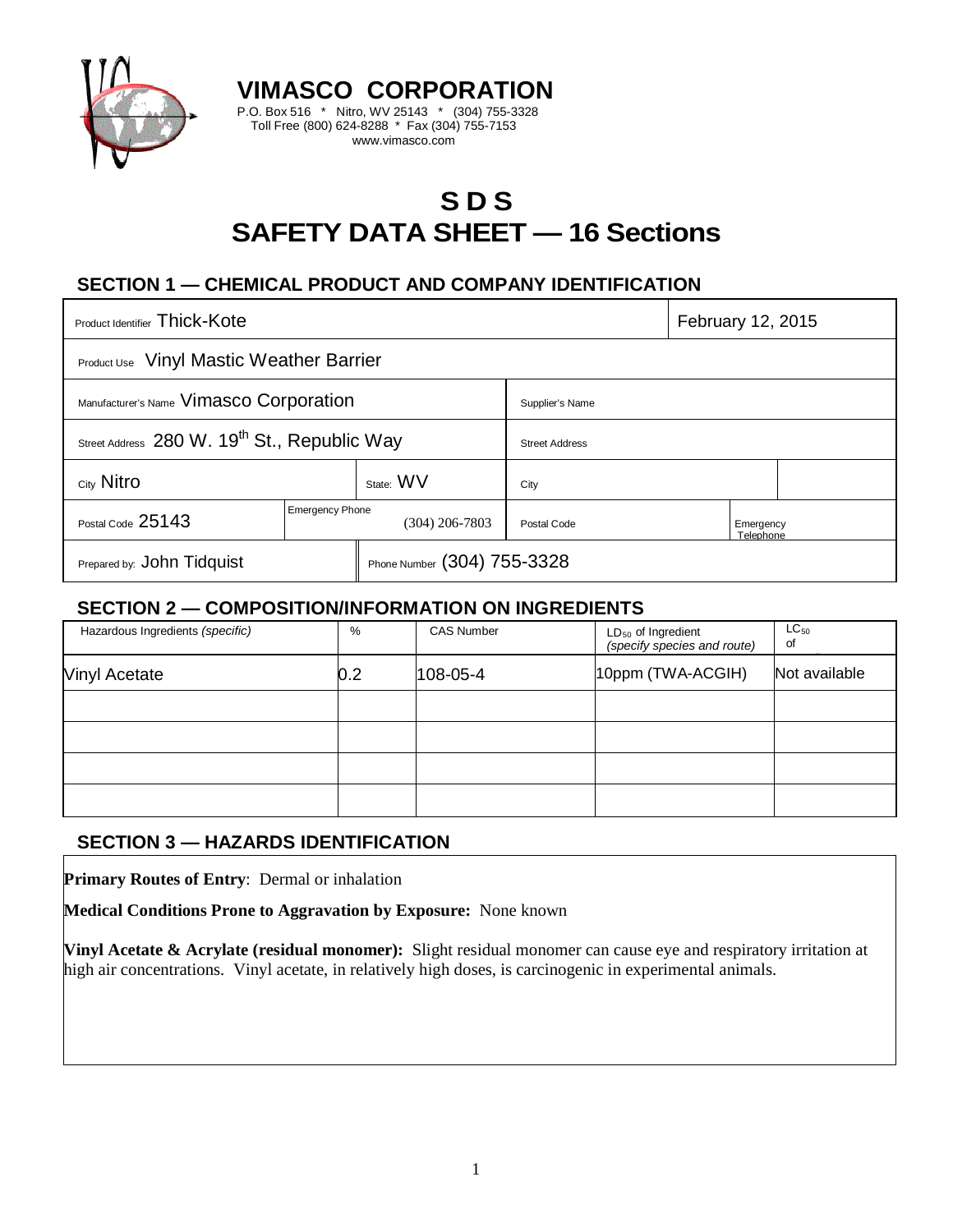#### **SECTION 4 — FIRST AID MEASURES**

**Skin**: Wash with soap and water

**Eyes:** Flush with clean water at least 15 minutes, if irritation persists, consult physician.

**Inhalation**: Remove to fresh air. If breathing is difficult, administer oxygen. If irritation persists, consult physician

**Ingestion**: Give two glasses of water, induce vomiting, consult physician or poison control center. Never give anything by mouth to an unconscious person.

## **SECTION 5 — FIRE FIGHTING MEASURES**

| Flammable<br>No.                                                                                                                                                                         | If yes, under which conditions?     |                                                  |  |  |  |  |
|------------------------------------------------------------------------------------------------------------------------------------------------------------------------------------------|-------------------------------------|--------------------------------------------------|--|--|--|--|
| Means of Extinction: Foam, Alcohol Foam, $CO2$ , Dry Chemical, Water Fog                                                                                                                 |                                     |                                                  |  |  |  |  |
| Flashpoint: No flash to boiling $212^{\circ}F$ (TCC)                                                                                                                                     | Upper Flammable Limit (% by volume) | Lower Flammable Limit (% by volume)              |  |  |  |  |
| Autoignition Temperature (°C)                                                                                                                                                            | Explosion Data: None known          | Explosion Data - Sensitivity to Static Discharge |  |  |  |  |
| Hazardous Combustion Products: None known                                                                                                                                                |                                     |                                                  |  |  |  |  |
| Product will not burn until water has boiled or evaporated. For dried film or residual solids, full protective equipment is<br>recommended, including self-contained breathing apparatus |                                     |                                                  |  |  |  |  |

# **SECTION 6 — ACCIDENTAL RELEASE MEASURES**

Spills should be collected for disposal; eliminate all ignition sources. Prevent material from entering drains, sewers and waterways. Spills may be slippery. Before drying product may be washed away with water; after drying, remove with a paint scraper or strong solvent.

## **SECTION 7 — HANDLING AND STORAGE**

Thoroughly cleanse hands after handling. Launder contaminated clothing before reuse.

Protect from freezing.

Do not use empty containers for potables or edibles.

Store indoors at temperatures of 40°F to 90°F. Do not store at elevated temperatures, as containers could pressurize and rupture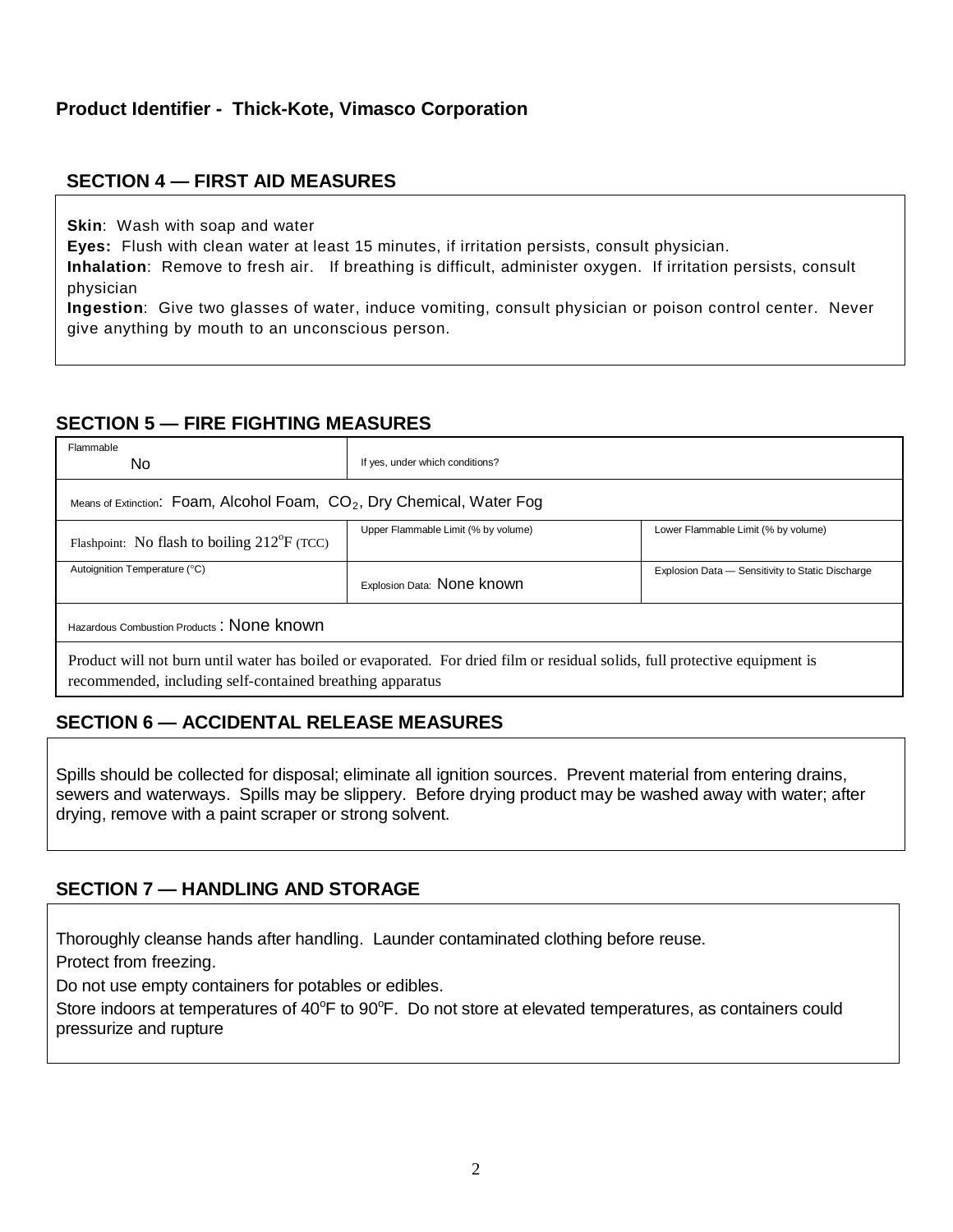# **SECTION 8 — EXPOSURE CONTROL / PERSONAL PROTECTION**

#### Exposure limits: Not available

In restricted ventilation areas, use approved chemical respirator, avoid inhalation of airborne particulates by using an approved respirator. General (mechanical) room ventilation is expected to be satisfactory. Supplementary local exhaust and respiratory protection may be needed in poorly ventilated spaces, or evaporation from large surfaces when spraying.

Personal Protection: Impervious gloves, goggles, face shield or other eyewear to protect from splash. Thoroughly cleanses hands after handling. Launder contaminated clothing before reuse.

## **SECTION 9 — PHYSICAL AND CHEMICAL PROPERTIES**

| Physical State: Paste consistency   | Odor: Mild latex odor                                   | Wt/Gal: 10.5 lbs.                                                                    |
|-------------------------------------|---------------------------------------------------------|--------------------------------------------------------------------------------------|
| Specific Gravity: 1.26              | Vapor Density (air = 1): $Lighter than air$             | Viscosity: Approx. 75,000 cps (spray grade);<br>1,500,000 centipoises (trowel grade) |
| Evaporation Rate: Slower than ether | Boiling Point: 212 <sup>°</sup> F to 216 <sup>°</sup> F | Freezing Point : $32^{\circ}F$ (0°)C                                                 |
| $pH$ 8.0 to 9.0                     | VOC (lbs/gal): 12 gm/L (0.10 lb/gal)                    | Volatile Volume: 35 to 40%                                                           |

# **SECTION 10 — STABILITY AND REACTIVITY**

Chemical Stability: Stable

Avoid materials that are incompatible with water.

Thermal decomposition will yield  $CO$ ,  $CO<sub>2</sub>$ , and fragmented short-chain hydrocarbons. Thermal Decomposition Temperature: 240ºF

# **SECTION 11 — TOXICOLOGICAL INFORMATION**

Not available

## **SECTION 12 — ECOLOGICAL INFORMATION**

Not available